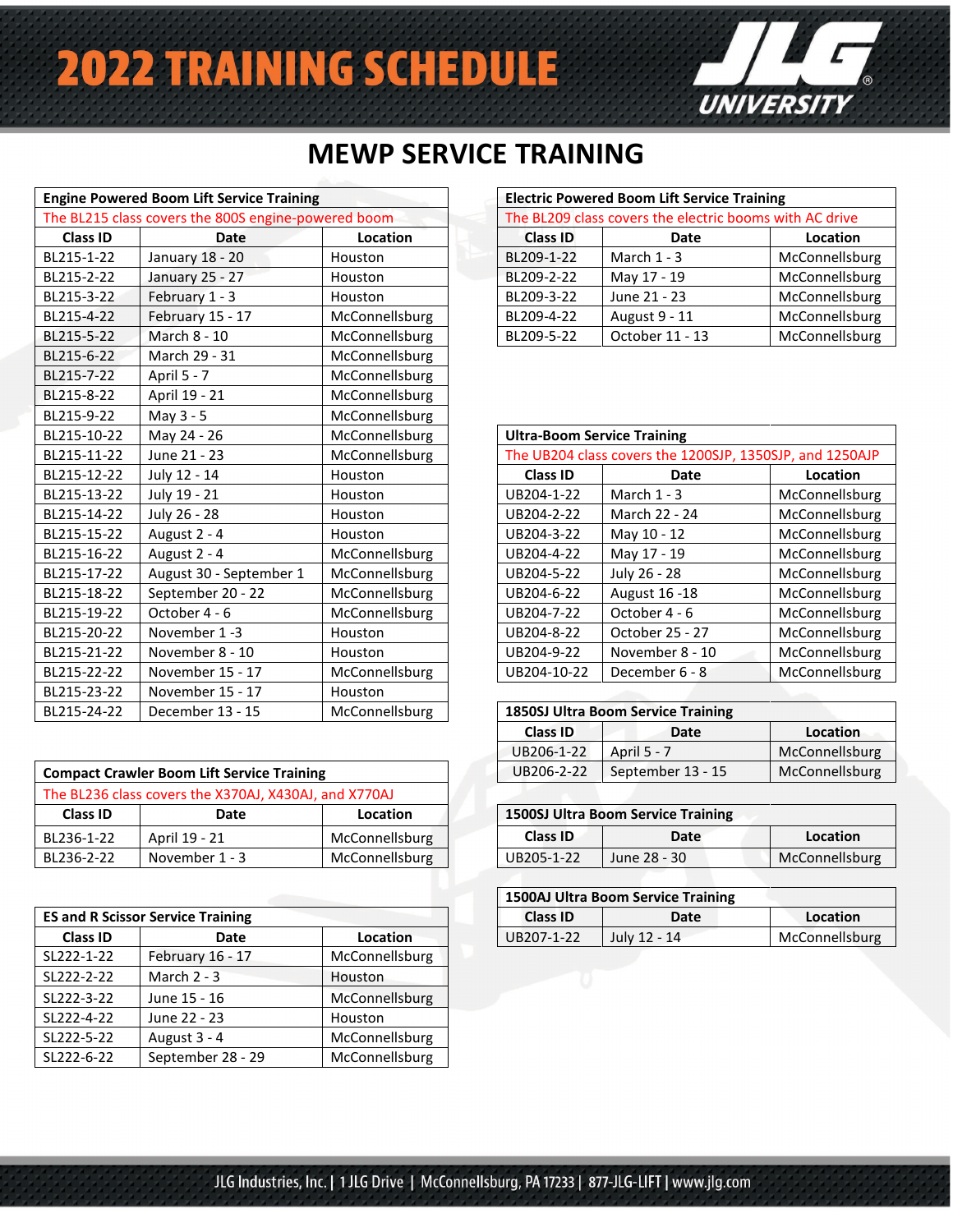

## **JLG AND SKYTRAK TELEHANDLER SERVICE TRAINING**

| <b>JLG Telehandler Service Training</b>                   |                  |                | <b>SkyTrak Telehandler Service Training</b> |                                                         |           |  |
|-----------------------------------------------------------|------------------|----------------|---------------------------------------------|---------------------------------------------------------|-----------|--|
| The TL221 class covers the 742, 943, 1043, 1055, and 1255 |                  |                |                                             | The TL215 class covers the 6036, 6042, 8042, 10042, and |           |  |
| <b>Class ID</b>                                           | Date             | Location       | <b>Class ID</b>                             | Date                                                    | <b>Lo</b> |  |
| TL221-1-22                                                | February 15 - 17 | McConnellsburg | TL215-1-22                                  | February 22 - 24                                        | McConn    |  |
| TL221-2-22                                                | March 22 - 24    | Houston        | TL215-2-22                                  | March 15 - 17                                           | McConn    |  |
| TL221-3-22                                                | March 29 - 31    | Houston        | TL215-3-22                                  | April 19 - 21                                           | Houston   |  |
| TL221-4-22                                                | April 5 - 7      | Houston        | TL215-4-22                                  | April 26 - 28                                           | Houston   |  |
| TL221-5-22                                                | April 26 - 28    | McConnellsburg | TL215-5-22                                  | May 3 - 5                                               | Houston   |  |
| TL221-6-22                                                | July 12 - 14     | McConnellsburg | TL215-6-22                                  | May 10 - 12                                             | Houston   |  |
| TL221-7-22                                                | August 23 - 25   | McConnellsburg | TL215-7-22                                  | June 7 - 9                                              | McConn    |  |
| TL221-8-22                                                | October 4 - 6    | Houston        | TL215-8-22                                  | August 16 - 18                                          | Houston   |  |
| TL221-9-22                                                | October 11 - 13  | Houston        | TL215-9-22                                  | August 23 - 25                                          | Houston   |  |
| TL221-10-22                                               | October 18 - 20  | Houston        | TL215-10-22                                 | August 30 - September 1                                 | McConn    |  |
| TL221-11-22                                               | October 25 - 27  | McConnellsburg | TL215-11-22                                 | August 30 - September 1                                 | Houston   |  |
| TL221-12-22                                               | November 15 - 17 | McConnellsburg | TL215-12-22                                 | October 18 - 20                                         | McConn    |  |

Rev 1

|                 | <b>JLG Telehandler Service Training</b>                   |                | <b>SkyTrak Telehandler Service Training</b>                   |                 |                         |                |
|-----------------|-----------------------------------------------------------|----------------|---------------------------------------------------------------|-----------------|-------------------------|----------------|
|                 | The TL221 class covers the 742, 943, 1043, 1055, and 1255 |                | The TL215 class covers the 6036, 6042, 8042, 10042, and 10054 |                 |                         |                |
| <b>Class ID</b> | Date                                                      | Location       |                                                               | <b>Class ID</b> | Date                    | Location       |
| TL221-1-22      | February 15 - 17                                          | McConnellsburg |                                                               | TL215-1-22      | February 22 - 24        | McConnellsburg |
| TL221-2-22      | March 22 - 24                                             | <b>Houston</b> |                                                               | TL215-2-22      | March 15 - 17           | McConnellsburg |
| TL221-3-22      | March 29 - 31                                             | Houston        |                                                               | TL215-3-22      | April 19 - 21           | Houston        |
| TL221-4-22      | April 5 - 7                                               | <b>Houston</b> |                                                               | TL215-4-22      | April 26 - 28           | Houston        |
| TL221-5-22      | April 26 - 28                                             | McConnellsburg |                                                               | TL215-5-22      | May $3 - 5$             | Houston        |
| TL221-6-22      | July 12 - 14                                              | McConnellsburg |                                                               | TL215-6-22      | May 10 - 12             | Houston        |
| TL221-7-22      | August 23 - 25                                            | McConnellsburg |                                                               | TL215-7-22      | June 7 - 9              | McConnellsburg |
| TL221-8-22      | October 4 - 6                                             | <b>Houston</b> |                                                               | TL215-8-22      | August 16 - 18          | Houston        |
| TL221-9-22      | October 11 - 13                                           | <b>Houston</b> |                                                               | TL215-9-22      | August 23 - 25          | Houston        |
| TL221-10-22     | October 18 - 20                                           | Houston        |                                                               | TL215-10-22     | August 30 - September 1 | McConnellsburg |
| TL221-11-22     | October 25 - 27                                           | McConnellsburg |                                                               | TL215-11-22     | August 30 - September 1 | Houston        |
| TL221-12-22     | November 15 - 17                                          | McConnellsburg |                                                               | TL215-12-22     | October 18 - 20         | McConnellsburg |

To inquire about training not listed here or model-specific training at your location,

Please contact JLG Training at 877-554–5438

To enroll in any of these classes, please go to JLG University at *ilgu.jlg.com*.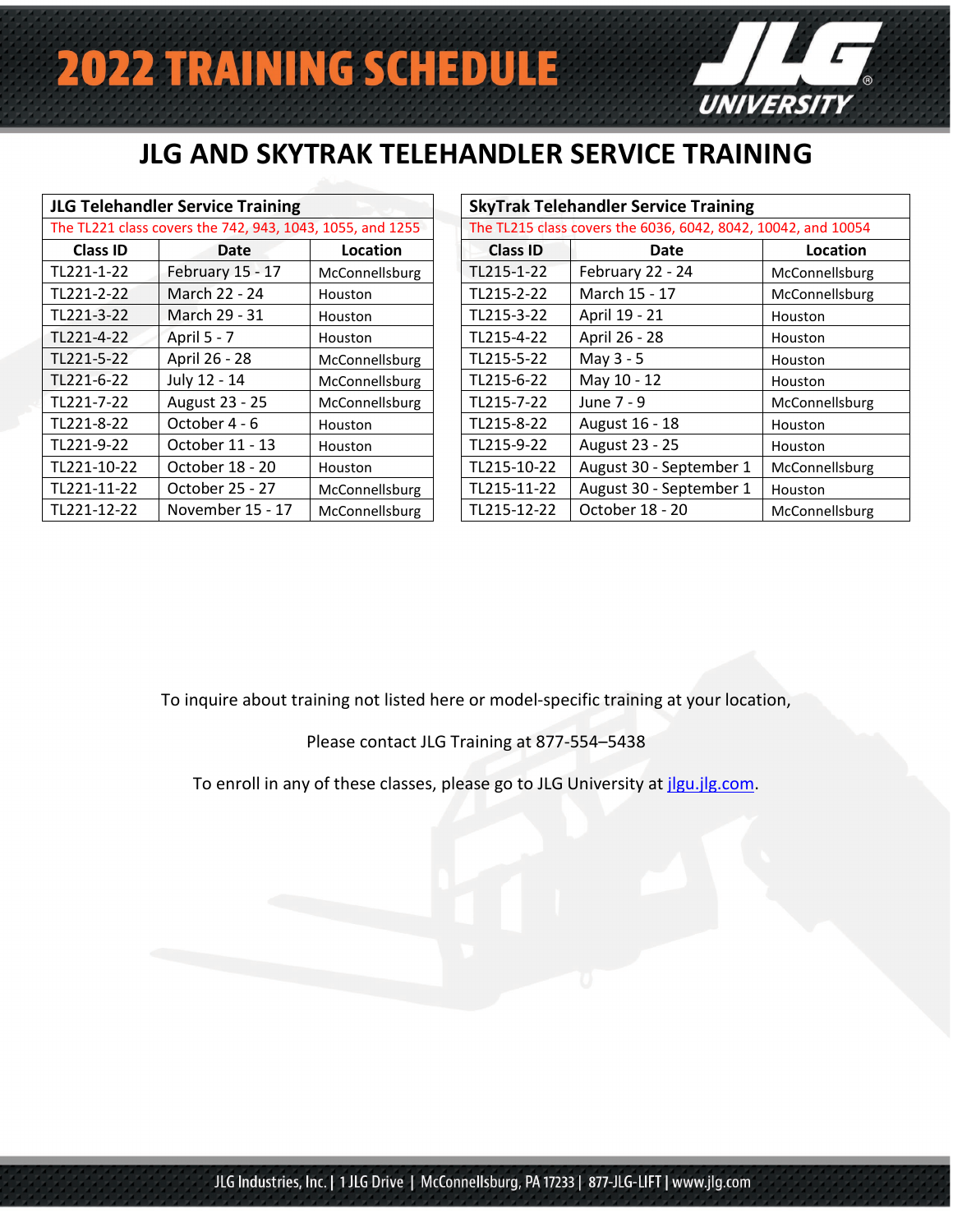

#### **TECHNICIAN FUNDAMENTALS TRAINING**

| <b>Electrical Fundamentals</b> |                   |                        |  |  |  |  |
|--------------------------------|-------------------|------------------------|--|--|--|--|
| <b>Class ID</b>                | <b>Dates</b>      | <b>Class Locations</b> |  |  |  |  |
| TF223-1-22                     | February 1 - 4    | McConnellsburg         |  |  |  |  |
| TF223-2-22                     | March 8 - 11      | McConnellsburg         |  |  |  |  |
| TF223-3-22                     | June 7 - 10       | McConnellsburg         |  |  |  |  |
| TF223-4-22                     | July 19 - 22      | McConnellsburg         |  |  |  |  |
| TF223-5-22                     | August 16 - 19    | McConnellsburg         |  |  |  |  |
| TF223-6-22                     | September 20 - 23 | McConnellsburg         |  |  |  |  |
| TF223-7-22                     | October 11 - 14   | McConnellsburg         |  |  |  |  |
| TF223-8-22                     | November 1 - 4    | McConnellsburg         |  |  |  |  |

| <b>Hydraulic Fundamentals</b> |                    |                        |  |  |  |  |
|-------------------------------|--------------------|------------------------|--|--|--|--|
| <b>Class ID</b>               | <b>Dates</b>       | <b>Class Locations</b> |  |  |  |  |
| TF202-1-22                    | February 8 - 11    | McConnellsburg         |  |  |  |  |
| TF202-2-22                    | March 29 - April 1 | McConnellsburg         |  |  |  |  |
| TF202-3-22                    | June 14 - 17       | McConnellsburg         |  |  |  |  |
| TF202-4-22                    | July 26 - 29       | McConnellsburg         |  |  |  |  |
| TF202-5-22                    | August 23 - 26     | McConnellsburg         |  |  |  |  |
| TF202-6-22                    | September 27 - 30  | McConnellsburg         |  |  |  |  |
| TF202-7-22                    | October 18 - 21    | McConnellsburg         |  |  |  |  |
| TF202-8-22                    | November 8 - 11    | McConnellsburg         |  |  |  |  |

Rev 1